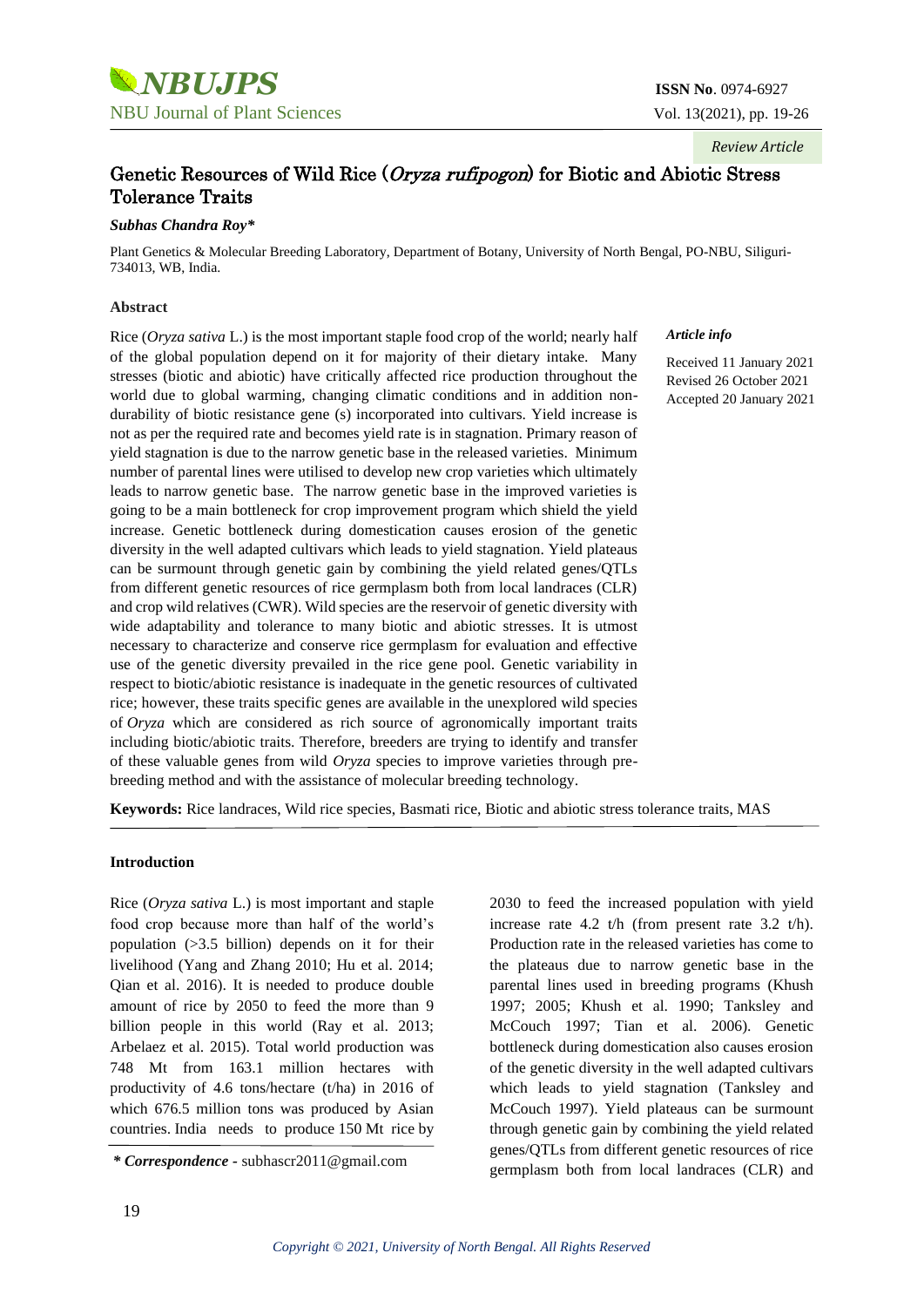crop wild relatives (CWR). So, it is utmost necessary to characterize and conserve rice germplasm for evaluation and effective use of the genetic diversity prevailed in the rice gene pool. Also needed to reprogram future breeding program to improve and sustain genetic diversity, broadening the genetic base for improvement of agronomically important traits with the help of marker assisted selection (MAS). Breeder could introgress these agronomically important genes/QTLs using knowledge of molecular breeding techniques such as MAS to widen the genetic base for the improvement of yield potentiality as well as quality (Likian and Graner 2012; McCouch et al. 2012; Li and Zhang 2013; Ahmad et al. 2015; Agarwal et al. 2016; Babu et al. 2017; Singh et al. 2018). Genetic variability, heritability and genetic advance and QTLs mapping in rice has been studied in details to analyse the yield and yield components for crop improvement (Kalyan et al. 2017; Tefera et al. 2017; Sandeep et al. 2018; Laxmi and Chaudhari 2019; Roy and Shil 2020). Out of 950 million hectare arable land, 250 million hectare irrigated land is affected by salinity (Shahbaz and Ashraf 2013). Rice is the most sensitive cereal crops to salinity which is highly affected by saline soil conditions and considered as one of the major abiotic stresses (Eynard et al. 2015). More than 163 million hectare lands are used for rice cultivation over 100 countries mainly in South Asia and South-East Asia, because the region is climatically suitable for rice cultivation. Rice is the most important food crop, more than half  $(\frac{1}{2})$  of the world's population depends on it for their sustainable livelihood. Population growth is increasing day by day and it will reach more than > 9 billion by 2050, and to feed the overpopulation we need to produce nearly double amount of food grains to fulfil the demand (Mammadov et al. 2018). Yield increase is not as per the required rate and becomes yield rate is in stagnation. Primary reason of yield stagnation is due to the narrow genetic base in the released varieties. Minimum number of parental lines were utilised to develop new crop varieties which ultimately leads to narrow genetic base. The narrow genetic base in the improved varieties is going to be a main bottleneck for crop improvement program which shield the yield increase.

## **Wild Rice as a Reservoir of Agronomically Important Traits**

Many stresses (biotic and abiotic) have critically affected rice production throughout the world due to global warming, changing climatic conditions and in addition non-durability of biotic resistance gene (s) incorporated into cultivars (Normile 2008). Previously it was considered that tolerance traits are negatively correlated with yield trait (Strauss et al. 2002; Wise 2007). Although reality is that transfer of diverse resistance traits into cultivars is not always easy task. Sexually compatible donor wild rice species can be used in conventional breeding process otherwise transgenic technique is to be employed to introgress the desired gene (s) from CWR to cultivars. Some poor qualities unwanted traits can be introgressed from the CWR during conventional breeding process due to linkage drag as a result complication arises in the varietal development. There is a hope to use modern biotechnological approaches such as DNA based molecular markers to eliminate the linkage drag. Thus, marker-assisted backcross breeding (MABB) has been employed as competent technique to quickly eliminate the linkage drag with a minimum number of generations (Peng et al. 2014; Vishwakarma et al. 2014). Different kinds of tools and techniques are being used to characterize and dissect the genetic traits prevailed in the wild rice species for introgression into the cultivars such as chromosomal assignment, monosomic alien addition lines, disomic introgression lines, chromosome segment substitution lines (CSSL), and backcross inbred lines (BIL) (Ali et al. 2010; Jena 2010). Wild species of *Oryza* are the genetic resources of many important traits (Yang et al. 2012; Sanchez et al. 2013) such as resistance to biotic and abiotic stresses (salinity, submergence, aluminium toxicity and drought) (Figure 1).

#### **Wide Hybridization to Introgress Wild Gene into Cultivars**

### *Development of CSSL and NIL lines through Pre-Breeding*

Huge number of cultivated rice germplasm exist in the world but harbour a limited genetic diversity due to common parents and origin within single species *Oryza sativa* (Zheng et al. 2017). Due to narrow genetic base in these cultivated varieties, they are prone to attack of diseases and pest and less tolerance to abiotic stresses in this climate change scenario which leads to yield loss as a whole. It is needed to broaden the genetic base of the cultivated germplasm to make them sustainable and more efficient in yield potentiality (Zheng et al. 2017). Pre-breeding is one of the prime important approaches to utilize the wild germplasm of rice for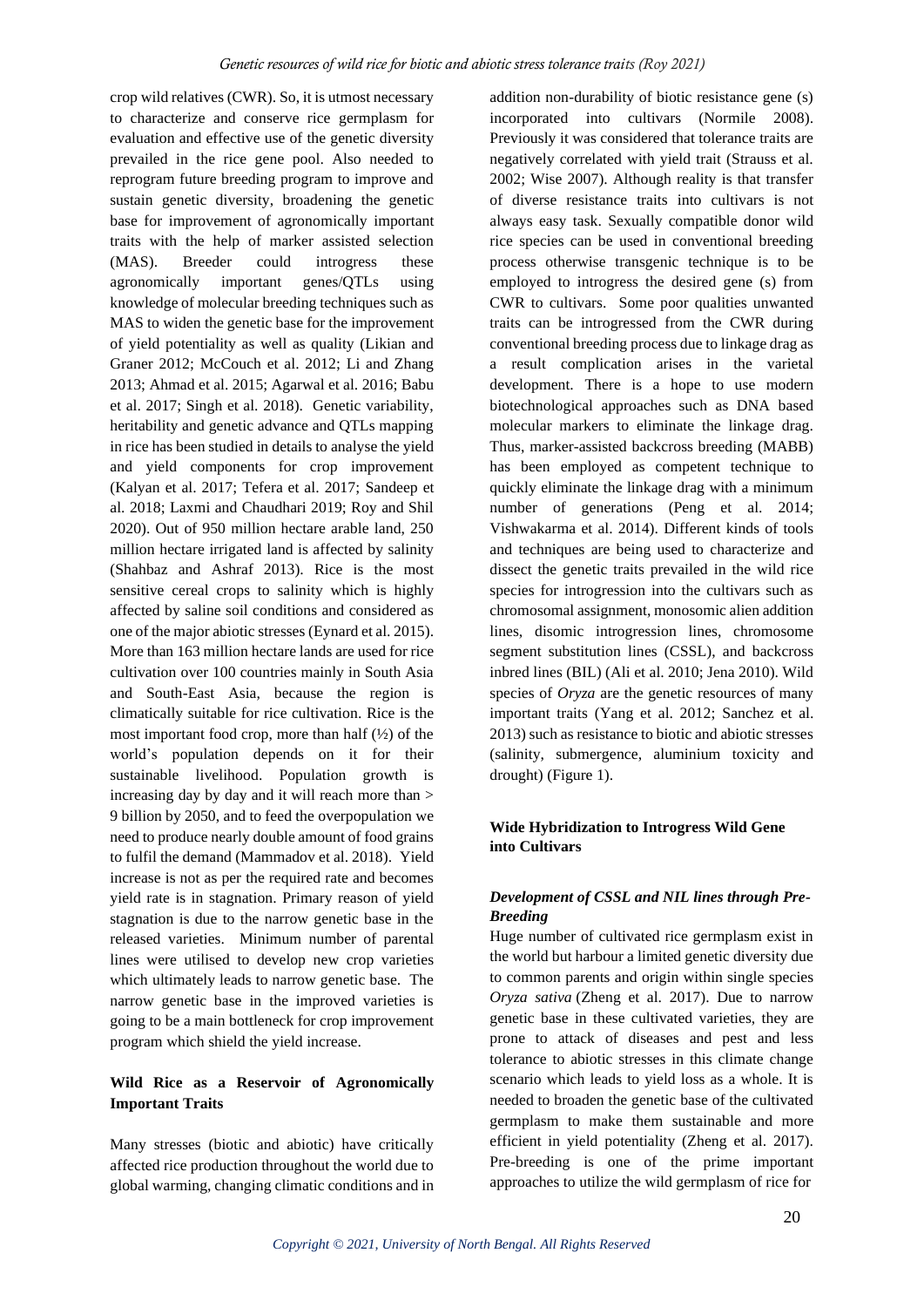introgression of novel genes / QTLs / chromosomal segment with important traits to widen the genetic base of the cultivar as well as gaining popularity in rice improvement program. Whole genome sequencing (WGS) research has recognized that a large number of genetic loci have been selected and improved during hybridization and breeding (Huang et al. 2012; Xie et al. 2015; Zheng et al. 2017).

Chromosome segment substitution lines (CSSLs) are the genetic construct of wide hybridization in pre-breeding method and can be used as novel genetic stocks to be exploited in breeding program and genomic analysis services to identify and detect the characteristic features of agronomically important traits for crop improvement program (Balakrishan et al. 2018).



Figure 1. Wild rice (Oryza rufipogon Griff.) is considered as immediate progenitor ancestor of cultivated rice (O. sativa L). Wild rice is growing in natural habitat condition at marshy ditches of Raiganj, Uttar Dinajpur, West Bengal and reservoir of many agronomically important genes/QTLs.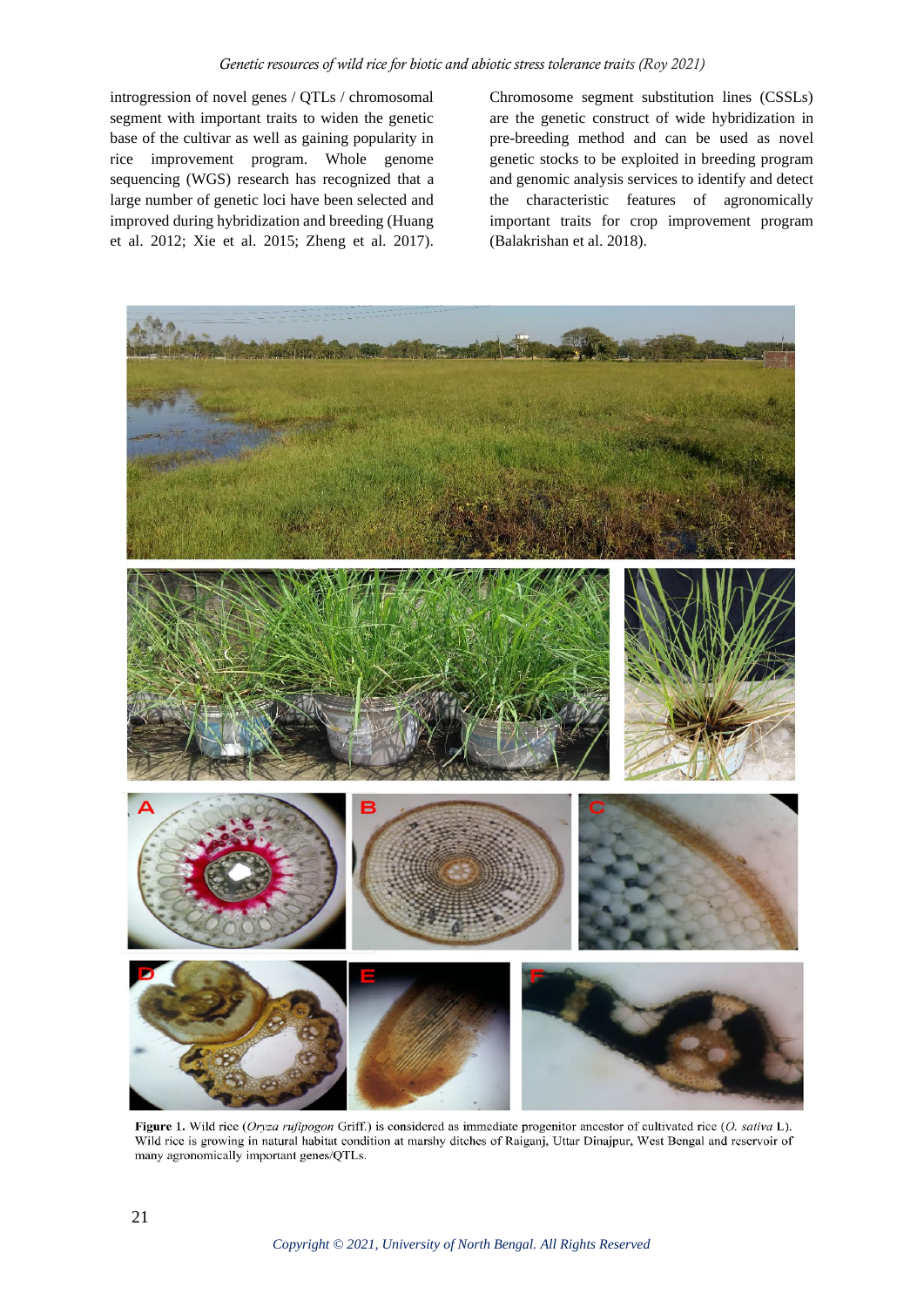#### **Linkage Mapping and QTL Analysis**

Linkage map will be constructed based on genotypic data of 150 plants of BC2F1 lines using 200 polymorphic SSR markers on all 12 chromosomes. The genetic linkage maps are to be prepared using the Software MapDisto v.1.7.5 (Lorieux 2012; [http://mapdisto.free.fr/MapDisto/\)](http://mapdisto.free.fr/MapDisto/) and/or IciMapping software v4.1 [\(www.isbreeding.net\)](http://www.isbreeding.net/). Recombination fraction is transferred to estimate map distance using the Kosambi mapping function (Kosambi 1943; Lorieux 2012). Genotyping by sequencing (GBS, Elshire et al. 2011) is to be conducted in the final generation of CSSL population BC4F2 for fine mapping of the quantitative traits (QTLs).

### **Improvement of Basmati Rice Varieties Using Marker Assisted Selection**

Marker assisted backcross breeding (MABC) has been utilized for the introgression of disease resistance genes such as Xa13 and Xa21 (bacterial blight), genes for Blast, BPH (brown plant hopper) resistance genes and several abiotic stress tolerance components have been introgressed into a number of Basmati rice varieties. Marker assisted backcross breeding (MABC) has been utilized for the introgression of these genes into various rice cultivars Pusa Basmati 1, Pusa Basmati 1121 and Pusa Basmati 6 (Singh et al. 2012; Singh et al. 2013; Singh and Gopalakrishnan 2016). Wild rice *Oryza rufipogon* and *O. nivara* were used for yield enhancement in elite cultivars through introgression line development and QTL mapping (Sudhakar et al., 2012; Swamy et al., 2012). Yield improvement has been achieved through wide crossing by using wild rice *Oryza rufipogon* as a donor parent in elite cultivars (Thalapati et al., 2012; Thalapati et al., 2015). Utilization of "hidden genes" from wild species has emerged as a novel option for enrichment of genetic diversity for productivity traits. Alien gene has been introgressed into popular rice variety Pusa44 for yield enhancement (Gaikwad et al., 2014) from *O. rufipogon*.

### **Fungal Blast Disease Resistance Rice Varieties**

Biotic stress such as blast disease is continued to be the constraint in rice production and becoming a severe problem worldwide in this global warming and climate change scenario (Umakanth et al. 2017). Blast is measured as the most severe and economically crucial disease caused by a fungal pathogen *Magnaporthe oryzae* (*M. oryzae*) (Wang et al. 2014). One of the most identifiable major biotic stresses is the blast disease caused by Magnaporthe oryzae (Umakanth et al. 2017). Although 100 major blast resistance genes (R-genes) have been identified, mapped and their tightly linked DNA markers are available (Miah et al. 2013), only one major gene (Pb1) has been reported for neck blast (Hayashi et al. 2010). In case of blast control, identification of resistance gene (termed as R-gene) is in prime importance, thus many R-genes (more than 100) and about 350 QTLs have been investigated from wild species of rice (Wang et al. 2014; Ashkani et al. 2015; Vasudevan et al. 2015). Some major R gene clusters viz. Piz, Pik, and Pita, were identified and mapped to chromosomes 6, 11, and 12, respectively and some of these are cloned (Wang et al. 2014). Cloned R-genes have been extensively studied at molecular level and have been found to encode nucleotide binding site-leucine-rich repeat (NBS-LRR) proteins (Wang et al. 2014). These types of R genes for blast tolerance have been characterized from wild rice species *O. minuta, O. autraliensis, O. rufipogon,* and *O. rhizomatis,* and considered as precious germplasm to harbor blast resistance R-genes (Wang et al. 2014). These R genes have been transferred into susceptible varieties and confirmed the effectiveness against rice blast severe attack (Sharma et al. 2012). Durability is not so long if single R-gene has been introgressed, it will break by the various pathotypes within a minimum time span. Therefore, it is suggested to make staking of broad spectrum R-genes to develop more durable resistance varieties with overlapping resistance spectra (Sharma et al. 2014). Therefore, it is necessary to explore new gene pool for R-genes from wild species to get ready before transfer to cultivars. Crop landraces are genetically more dynamic and adaptive equilibrium with both the environment and pathogens (Harlan 1975). Many potential landraces of rice are being replaced by high yielding varieties to meet the food requirements (Umakanth et al. 2017). Despite being less productive they are known to have a high genetic variability for several biotic stresses (Hanamaratti et al. 2008), so they can be explored for rice improvement. Genetic diversity among the rice populations has been precisely assessed by using advance marker technology along with morphological traits (Kumbhar et al. 2015). Molecular markers systems have been successfully exploited by others in rice germplasm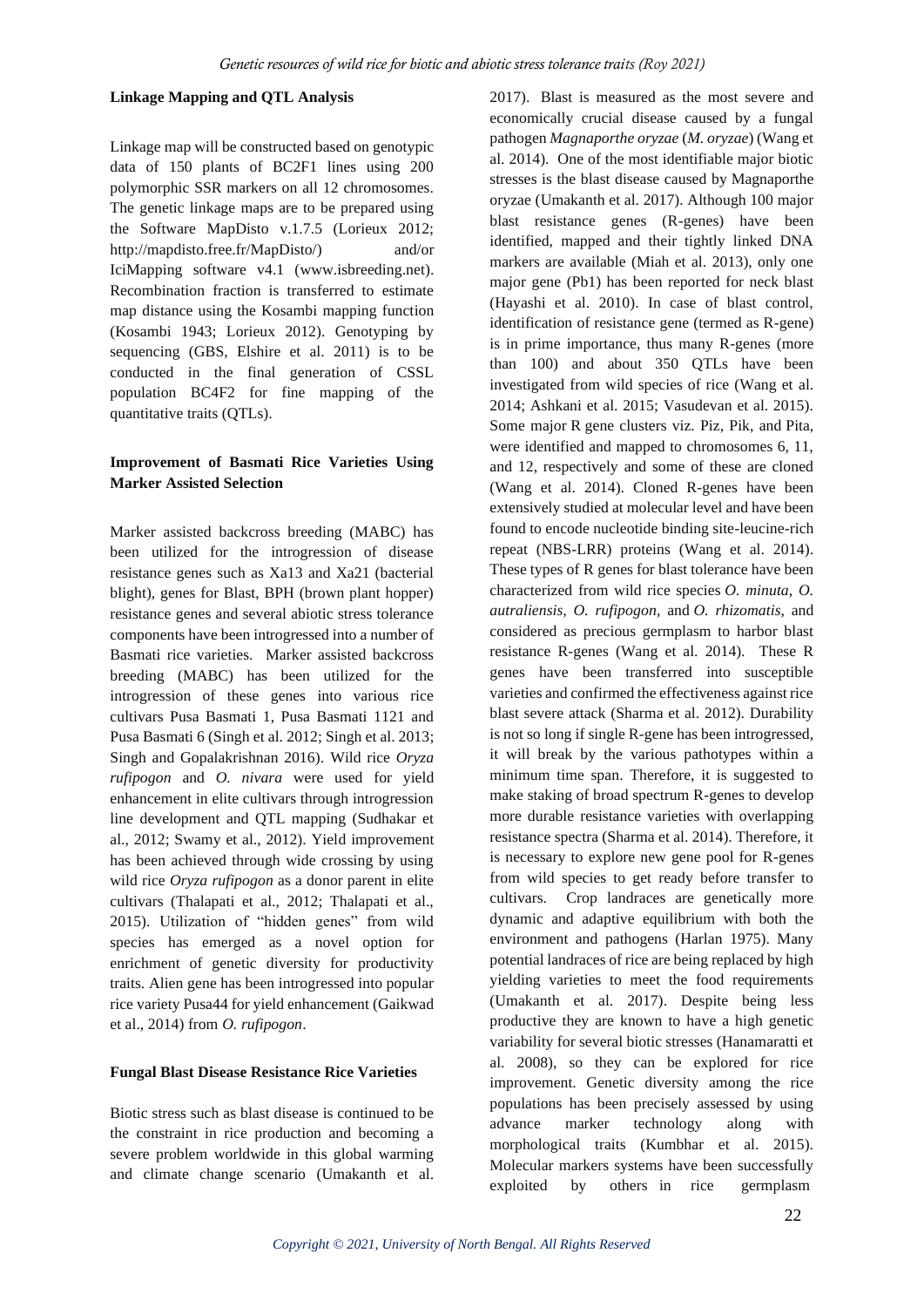characterization (Zhang et al. 2011; Liu et al. 2015; Nachimuthu et al. 2015; Anandan et al. 2016). Among the molecular markers SSRs aid in accurately estimating the genetic diversity among rice germplasm and are accounted to be more efficient than single-nucleotide polymorphic markers (SNPs) (Singh et al. 2013; Nachimuthu et al. 2015).

#### **Bacterial blight (BB) resistance rice varieties**

Leaf blight is a devastating rice disease caused by bacterial pathogen *Xanthomonas oryzae* pv. *oryzae* (*Xoo*), yield loss goes as high as 75% in India, Indonesia, and the Philippines (Shakiba and Eizenga 2014). To date near about 41 resistance genes have been identified and out of which eight genes are very extensively characterized for use in breeding program (Ellur et al. 2016). Wild species are the main sources of resistance genes to be used in breeding program. One important bacterial blight resistance gene Xa21, was isolated through positional cloning approach from wild rice species, and found to encode a kinase-like receptor protein (Song et al. 1995). It has been reported that Xa21 is the first gene tagged with DNA markers and used extensively to develop resistant varieties through MAS. More durable resistance gene Xa23, a single dominant gene has been identified from wild rice *O. rufipogon*, with broad spectrum resistance efficacy and considered most promising gene highly resistant to majority of the *Xoo* strains (Zhang et al. 2001; Zhang and Xie 2014).

A new resistance gene, Xa38, has been recognized from *O. nivara* and its exploitation in breeding strategies is expected in near future (Ellur et al. 2016).

### **Conventional Breeding for the Development of Virus resistance rice varieties**

It was reported that approximately 20 different types of viruses can infect rice and a majority of them use insects as vectors for their transmission. Among these two are more important because they cause significant damage to rice production such as rice grassy stunt disease; caused by rice grassy stunt virus (RGSV), and rice tungro disease; caused by two different variant- rice tungro bacilliform virus (RTBV) and rice tungro spherical virus (RTSV). Insect brown planthopper (BPh) is the vector for transmission of RGSV. Infected plant shows stunted growth with a few panicles with deformed grains

sometimes no panicle. After screening of rice germplasm both cultivated and wild species, only wild rice *O. nivara* (AA genome, 2n= 24) was identified as a source of virus resistant trait of single dominant gene, Gs. It was the first successful report of transfer of agronomically useful gene (Gs) resistance to RGSV disease from wild rice species to cultivar (Khush et al. 1977). Other wild rice species *O. longistaminata* and *O. rufipogon* reported to be found as a source of resistance gene against tungrovirus diseases and has been used as donor to develop resistant varieties (Khush et al. 2004).

### **Conclusion**

Wild rice germplasm is the good source of agronomically important traits and can be utilized all of these untapped hidden genes associated with many biotic and abiotic stress tolerance traits. Characterization and conservation of these wild *Oryza* species is utmost important for future food security purpose. Climate resilient and disease resistant improved rice varieties may be developed utilizing wild rice species in conventional breeding program.

### **References**

- Agarwal P, Parida SK, Raghuvanshi S, Kapoor S, Khurana P, Khurana JP, Tyagi AK (2016) Rice Improvement through Genome-Based Functional Analysis and Molecular Breeding in India. Rice 9:1. DOI 10.1186/s12284-015-0073- 2.
- Ahmad F, Hanafi MM, Hakim MA, Rafii MY, Arolu IW, Akmar Abdullah SN (2015) Genetic Divergence and Heritability of 42 Coloured Upland Rice Genotypes (*Oryza sativa*) as Revealed by Microsatellites Marker and Agro-Morphological Traits. PLoS One 10(9): e0138246. doi: 10.1371/journal.pone.0138246.
- Ashkani S, Rafii MY, Shabanimofrad M, Miah G, Sahebi M, Azizi P et al. (2015) Molecular breeding strategy and challenges towards improvement of blast disease resistance in rice crop. Front Plant Sci 6:886. doi: 10.3389/fpls.2015.00886.
- Ali ML, Sanchez PL, Yu SB, Lorieux M, Eizenga GC (2010) Chromosome segment substitution lines: a powerful tool for the introgression of valuable genes from *Oryza* wild species into cultivated rice (O. sativa). Rice 3:218-234. doi: 10.1007/s12284-010-9058-3.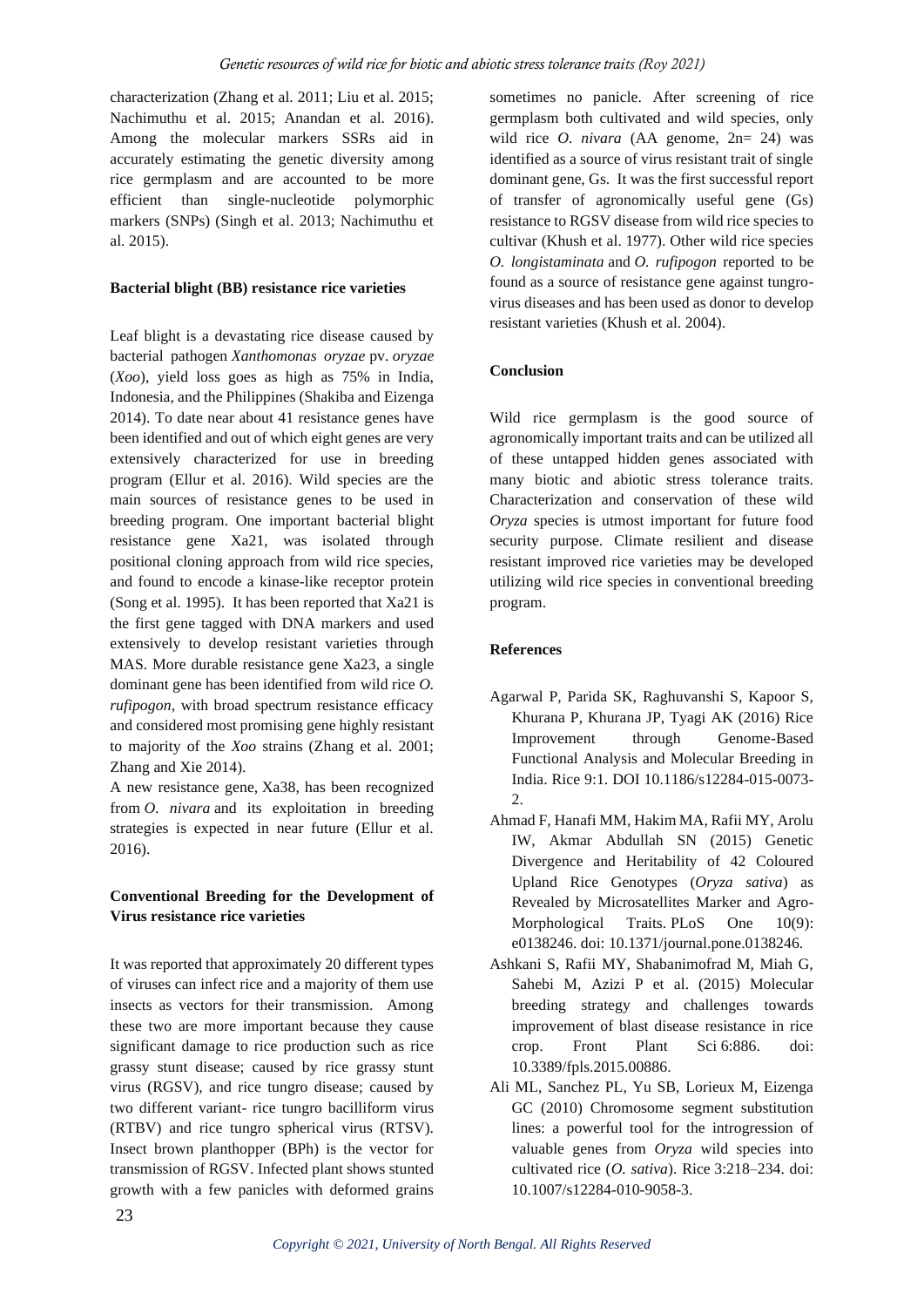- Anandan A, Anumalla M, Pradhan S K, and Ali J (2016) Population structure, diversity and trait association analysis in rice (Oryza sativa L.) germplasm for early seedling vigor (ESV) using trait linked SSR markers. PLoS ONE 11: e0152406. doi: 10.1371/journal.pone.0152406.
- Arbelaez JD, Moreno LT, Singh N, Tung CW, Maron LG, Ospina Y et al. (2015) Development and GBS-genotyping of introgression lines (ILs) using two wild species of rice, O. meridionalis and O. rufipogon, in a common recurrent parent, O. sativa cv. Curinga. Mol Breed 35:81. doi: 10.1007/s11032- 015-0276-7.
- Babu NN, Krishnan SG, Vinod KK et al. (2017) Marker aided incorporation of saltol, a major qtl associated with seedling stage salt tolerance, into Oryza sativa 'Pusa Basmati 1121'. Front Plant Sci 8:41. doi:10.3389/fpls.2017.00041.
- Balakrishnan D, Surapaneni M, Mesapogu S and Neelamraju S (2018) Development and use of chromosome segment substitution lines as a genetic resource for crop improvement. Theor Appl Genet 132:1–25.
- Eynard A, Lal R and Wiebe K (2015) Crop response in salt-affected soils. Sustain Agric 27:5–50. doi: 10.1300/J064v27n01\_03.
- Ellur RK, Khanna A, Bhowmick PK, Vinod K, Nagarajan M, Mondal KK et al. (2016) Markeraided incorporation of *Xa38*, a novel bacterial blight resistance gene, in PB1121 and comparison of its resistance spectrum with *xa13*+ *Xa21*. Sci Rep 6:29188. doi: 10.1038/srep29188.
- Elshire RJ, Glaubitz JC, Sun Q, Poland JA, Kawamoto K, Buckler ES, Mitchell SE (2011) A robust, simple genotyping-by-sequencing (GBS) approach for high diversity species. PLoS ONE 6: e19379. doi: 10.1371/journal.pone. 0019379.
- Gaikwad KB, Singh N, Bhatia D et al. (2014) Yield-Enhancing Heterotic QTL Transferred from Wild Species to Cultivated Rice *Oryza sativa* L. PLoS ONE 9(6): e96939 doi: 10.1371/journal.pone.0096939.
- Hanamaratti NG, Prashanthi SK, Salimath PM, Hanchinal RR, Mohankumar HD, Parameshwarappa KG, et al. (2008) Traditional landraces of rice in Karnataka: reservoirs of valuable traits. Curr Sci 94:242–247.
- Hu C, Shi J, Quan S, Cui B, Kleessen S, Nikoloski Z, Tohge T, Alexander D, Guo L, Lin H, Wang J, Cui X, Rao J, Luo Q, Zhao X, Fernie AR, Zhang D (2014) Metabolic variation between japonica and indica rice cultivars as revealed by non-targeted metabolomics. Sci Rep 4:5067.
- Huang X, Kurata N, Wei X, Wang ZX, Wang A, Zhao Q, Zhao Y, Liu K, Lu H, Li W, Guo Y, Lu Y, Zhou C, Fan D, Weng Q, Zhu C, Huang T, Zhang L, Wang Y, Feng L, Furuumi H, Kubo T, Miyabayashi T, Yuan X, Xu Q, Dong G, Zhan Q, Li C, Fujiyama A, Toyoda A, Lu T, Feng Q, Qian Q, Li J and Han B (2012) A map of rice genome variation reveals the origin of cultivated rice. Nature 490(7421):497–501. doi: 10.1038/nature11532.
- Jena KK (2010) The species of the genus *Oryza* and transfer of useful gene from wild species in to cultivated rice, *O. sativa.* Breed Sci 60:518–523. doi: 10.1270/jsbbs.60.518.
- Khush GS (1997) Origin, dispersal, cultivation and variation of rice. Plant Mol Biol 35:25–34.
- Khush GS (2005) What it will take to feed five billion rice consumers by 2030. Plant Mol Biol 59:1–6.
- Khush GS, Bacalangco E, Ogawa T (1990) A new gene for resistance to bacterial blight from *O. longistaminata*. Rice Genet Newsl 7:121–122.
- Khush GS, Ling KC, Aquino RC, Aguiero VM (1977) Breeding for resistance to grassy stunt in rice. Proc 3rd Int Congr Soc Adv Breed Res Asia and Oceania (SABRAO). Plant Breed Papers 1(4b):3–9.
- Kumbhar SD, Kulwal PL, Patil JV, Sarawate CD, Gaikwad AP, and Jadhav AS (2015) Genetic diversity and population structure in landraces and improved rice varieties from India. Rice Sci 22:99–107. doi: 10.1016/j.rsci.2015.05.013.
- [Lorieux M \(2012\) MapDisto: fast and efficient](http://link.springer.com/article/10.1007/s11032-012-9706-y)  [computation of genetic linkage maps. Molecular](http://link.springer.com/article/10.1007/s11032-012-9706-y)  [Breeding 30:1231-1235. DOI 10.1007/s11032-](http://link.springer.com/article/10.1007/s11032-012-9706-y) [012-9706-y.](http://link.springer.com/article/10.1007/s11032-012-9706-y)
- Liu W, Shahid MQ, Bai L, Lu Z, Chen Y, Jiang L, et al. (2015) Evaluation of genetic diversity and development of a core collection of wild rice (*Oryza rufipogon* Griff.) populations in China. PLoS ONE 10:e0145990. doi: 10.1371/journal.pone.0145990.
- Mammadov J, Buyyarapu R, Guttikonda SK, Parliament K, Abdurakhmonov IY and Kumpatla SP (2018) Wild Relatives of Maize, Rice, Cotton, and Soybean: Treasure Troves for Tolerance to Biotic and Abiotic Stresses. Front Plant Sci 9:886. doi: 10.3389/fpls.2018.00886.
- Nachimuthu VV, Muthurajan R, Duraialaguraja S, Sivakami R, Pandian BA, Ponniah G et al. (2015) Analysis of population structure and genetic diversity in rice germplasm using SSR markers: an initiative towards association mapping of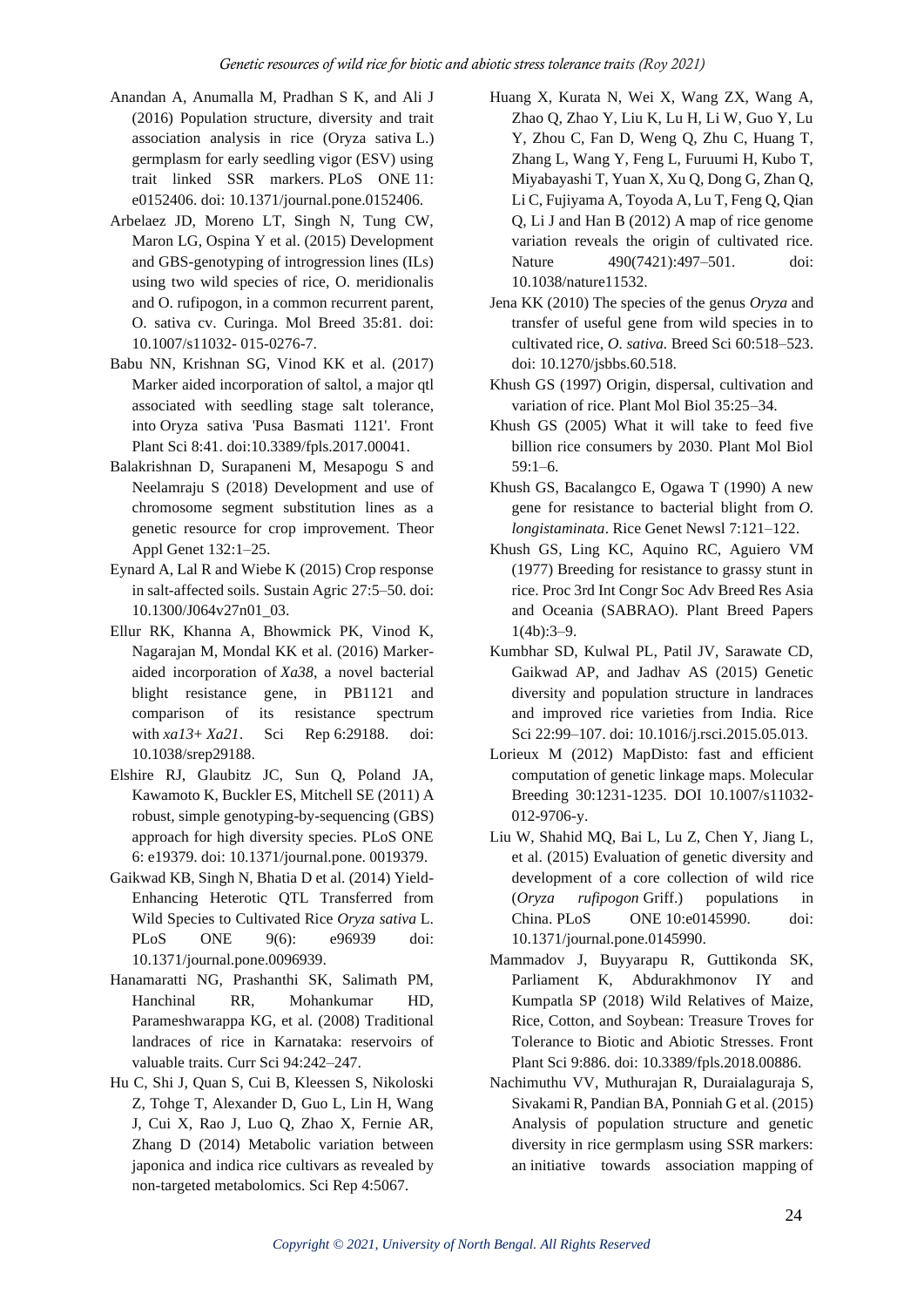- agronomic traits in Oryza sativa. Rice 8:30. doi: 10.1186/s12284-015-0062-5.
- Normile D (2008) Reinventing rice to feed the world. Science 321:330–333. doi: 10.1126/science.321.5887.330.
- McCouch SR, McNally KL, Wang W, Sackville Hamilton R (2012) Genomics of Gene Banks: A Case Study in Rice. Am J Bot 99:407–423. doi: 10.3732/ajb.1100385.
- Peng T, Sun X and Mumm RH (2014) Optimized breeding strategies for multiple trait integration: I. Minimizing linkage drag in single event introgression. Mol Breed 33:89–104. doi: 10.1007/s11032-013-9936-7.
- Qian Q, Guo LB, Smith SM, Li JY (2016) Breeding high-yield superior-quality hybrid super rice by rational design. Natl Sci Rev 3:283–294.
- Ray DK, Mueller ND, West PC and Foley JA (2013) Yield trends are insufficient to double global crop production by 2050. PLoS ONE 8: e66428. doi: 10.1371/journal.pone.0066428.
- Sanchez PL, Wing RA, Brar DS (2013) The wild relative of rice: genomes and genomics. In
- : Zhang Q, Wing RA (eds)*.* Plant Genetics and Genomics: Crops and Models Vol. 5: Genetics and Genomics of Rice. Springer Science, New York, pp. 9–25. doi: 10.1007/978-1-4614-7903- 1\_2.
- Shahbaz M and Ashraf M (2013) Improving Salinity Tolerance in Cereals. Crit Rev Plant Sci 32:237– 249. doi: 10.1080/07352689.2013.758544.
- Shakiba E, Eizenga GC (2014) Unraveling the secrets of rice wild species. In: Bao J (ed). Genetics and Improvement: Rice-Germplasm. IntechOpen, London, pp. 1–58.
- Singh AK, Gopalakrishnan S (2016) Genetic Improvement of Basmati Rice-The Journey from Conventional to Molecular Breeding. In: [Rajpal](https://link.springer.com/search?facet-creator=%22Vijay+Rani+Rajpal%22) VR, [Rao](https://link.springer.com/search?facet-creator=%22S.+Rama+Rao%22) SR, [Raina](https://link.springer.com/search?facet-creator=%22S.N.+Raina%22) SN (eds). Molecular Breeding for Sustainable Crop Improvement Vol. 2. ISBN: 978-3-319-27088- 3, Springer, Germany, pp. 213–230.
- Singh SK, Monika Singh, Vennela PR, Singh DK, Kujur SN and Kumar D (2018) Studies on Genetic Variability, Heritability and Genetic Advance for Yield and Yield Components in Drought Tolerant Rice (Oryza sativa L.) Landraces. Int J Curr Microbiol App Sci 7(03): 299-305. doi:

[https://doi.org/10.20546/ijcmas.2018.703.035.](https://doi.org/10.20546/ijcmas.2018.703.035)

Singh VK, Singh A, Singh SP, Ellur RK, Singh D, Krishnan SG et al. (2013a) Marker-assisted simultaneous but stepwise backcross breeding for pyramiding blast resistance genes Piz5 and Pi54 into an elite Basmati rice restorer line 'PRR78'. Plant Breed 132:486–495.

- Singh N, Choudhury DR, Singh AK, Kumar S, Srinivasan K, Tyagi RK et al. (2013b) Comparison of SSR and SNP markers in the estimation of genetic diversity and population structure of Indian Rice varieties. PLoS ONE 8: e84136. doi: 10.1371/journal.pone.0084136.
- Song WY, Wang GL, Chen LL, Kim HS (1995) A receptor kinase-like protein encoded by the rice disease resistance gene, *Xa21*. Science 270:1804. doi: 10.1126/science.270.5243.1804.
- Strauss SY, Rudgers JA, Lau JA and Irwin RE (2002) Direct and ecological costs of resistance to herbivory. Trends Ecol Evol 17:278–285. doi: 10.1016/S0169-5347(02)02483-7.
- Sudhakar T, Panigrahy M, Lakshmanaik M, Babu AP, Reddy CS, Anuradha K, Swamy BP M, Sarla N (2012) Variation and correlation of phenotypic traits contributing to high yield in KMR3-*Oryza rufipogon* introgression lines. Int J Plant Breed Genet 6(2):69-82.
- Swamy BPM, Kaladhar K, Shobharani N, Prasad GSV, Viraktamath BC, Reddy GA, Sarla N (2012) QTL analysis for grain quality traits in 2 BC2F2 populations derived from crosses between *Oryza sativa* cv Swarna and 2 accessions of *O. nivara*. Hered 103(3):442–452.
- Sharma T, Rai A, Gupta S, Vijayan J, Devanna B, Ray S (2012) Rice blast management through host-plant resistance: retrospect and prospects. Agric Res 1:37–52. doi: 10.1007/s40003-011- 0003-5.
- Tanksley SD, McCouch SR (1997) Seed maps and molecular maps: unlocking genetic potential from the wild. Science 277:1063–1066.
- Thalapati S, Batchu AK, Neelamraju S, Ramanan R (2012) Os11GSK gene from a wild rice, *O. rufipogon* improves yield in rice. Funct Integr Genom 12(2):277–289.
- Thalapati S, Guttikonda H, Nannapaneni ND, Adari PB, Reddy CS, Swamy BPM, Batchu AK, Basava RK, Viraktamath BC, Neelamraju S (2015) Heterosis and combining ability in rice as influenced by introgressions from wild species *Oryza rufipogon* including qyld2.1 sub-QTL into the restorer line KMR3. Euphytica 202(1):81– 95.
- Tian F, Li DJ, Fu Q, Zhu ZF, Fu YC, Wang XK et al. (2006) Construction of introgression lines carrying wild rice (*Oryza rufipogon* Griff.) segments in cultivated rice (*Oryza sativa* L.) background and characterization of introgressed